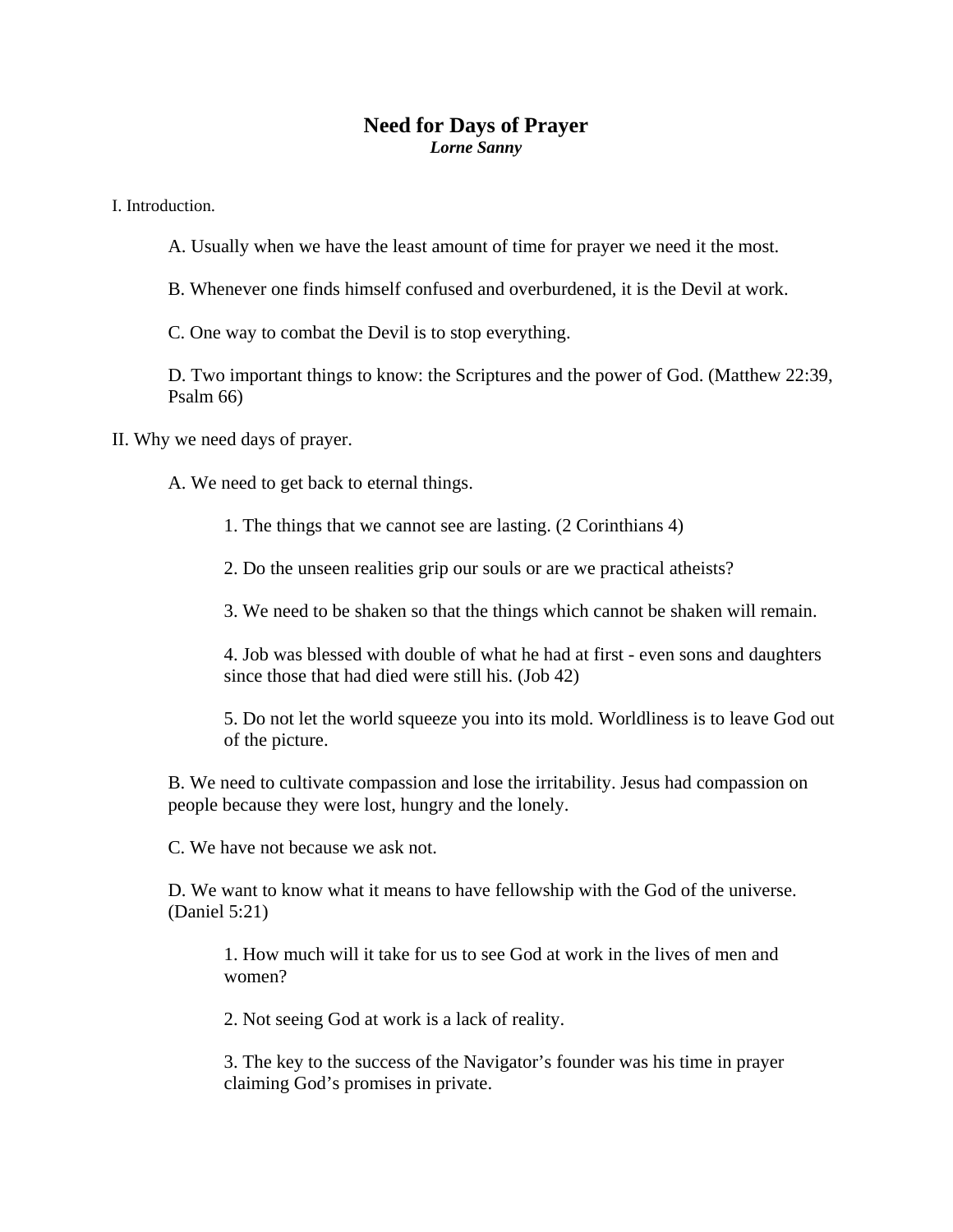4. God wants us to pray together as well as alone. (Malachi 3:16)

5. We need to talk more about God .

E. We need time for prayer to break through in faith to specific promises as they relate to everyday life. Your time with God is in relationship to your life today.

III. Suggestions. (2 Chronicles 7:14)

A. God wants sincerity, openness and honesty with Him. Do not make a confession you are not honest about, thank Him for something you are not thankful for, and request what you do not really want.

B. It starts with confession.

1. This is admitting reality.

2. The reality is that we are helpless - without Him we can do nothing.

3. Even the activities we need to have victory we need help to do, such as being in prayer and the word.

4. The basis of all true prayer is helplessness.

5. We all have the potential of the greatest sin.

C. We humble ourselves for what we have done. (1 Peter 1)

1. By nature we are at odds with one another.

2. We practice guile.

3. We practice hypocrisy instead of integrity.

4. We are envious - discontent at the good fortune or excellence of another. Envy eats people up.

5. We slander - giving false report to harm another person. This has destroyed ministries.

6. Ask the Lord to give you a tender heart so that these things will not go by. Make sure every sin is confessed before Him.

## D. Pray.

1. Be definite with God.